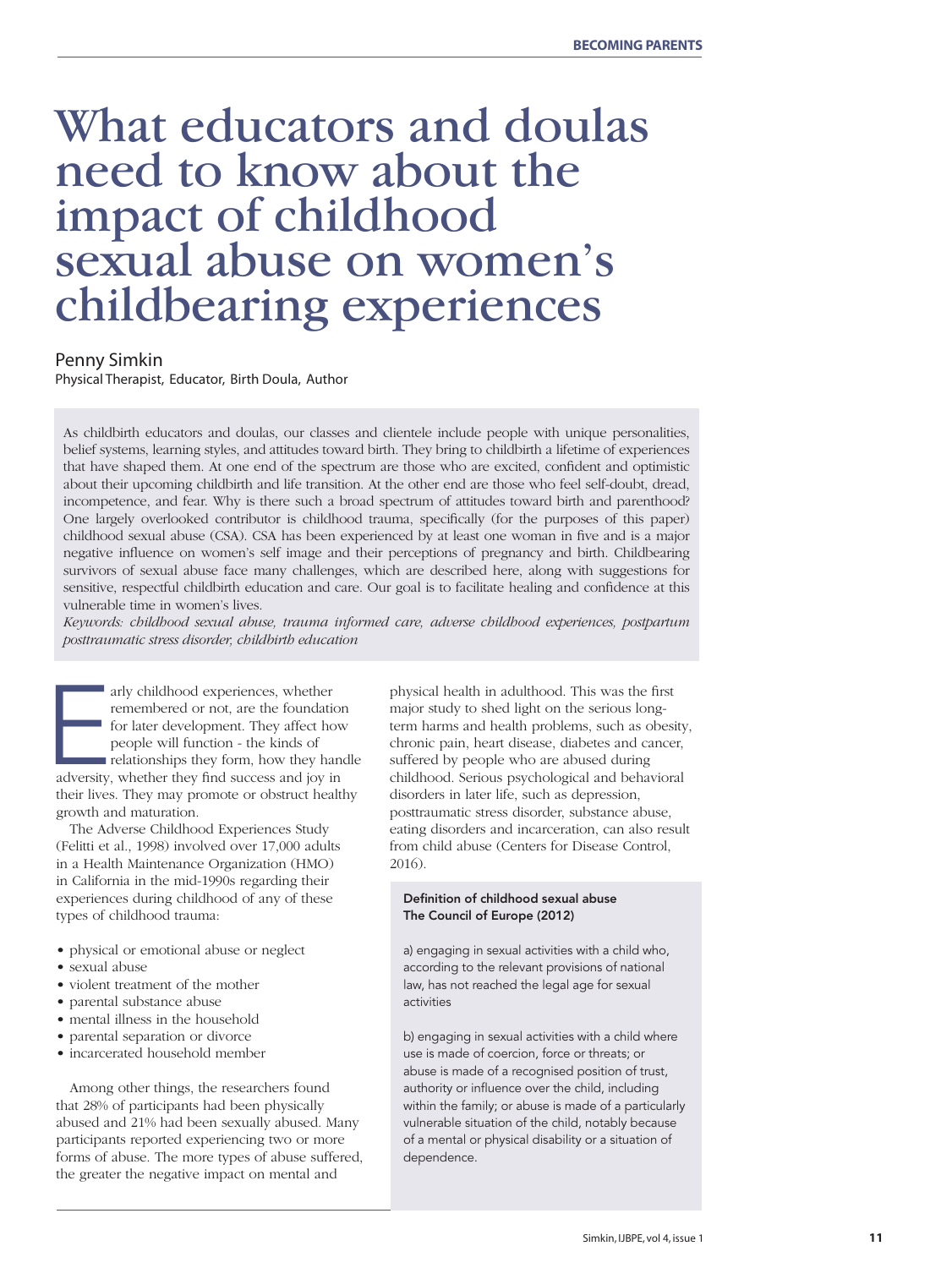#### Definition of childhood sexual abuse Simpkin & Klaus (2004)

Childhood sexual abuse takes place between a child (under the legal age for sexual activity) and an adult or someone close in age, whom the child perceives as more powerful. It consists of any activity (physical, psychological, or verbal) that the abuser expects to cause sexual arousal in the abuser or someone else

### **PREVALENCE OF CHILDHOOD SEXUAL ABUSE**

Estimates of prevalence vary and are unlikely to give a true picture. Some estimates are based on cases that are reported to child welfare or law enforcement agencies or on school nurses' reports; others are based on recall of people who are contacted in phone or online surveys; others come from admission records of hospitals or clinics.

The American College of Obstetrics and Gynecology (2015; 2011) states that, 'Although the exact prevalence is unknown, it is estimated that 12-40% in the United States experience some form of childhood sexual abuse'. In the UK, the Ministry of Justice (2013) reported the following statistics on sexual violence in England and Wales: '1 in 5 women aged 16 - 59 has experienced some form of sexual violence since the age of 16, and 31% of young women aged 18-24 report having experienced sexual abuse in childhood'.

### The childbearing year is a common time for memories of childhood abuse to be recovered

We know that children are usually sworn to secrecy and threatened with further harm if they disclose their abuse. We also know that many choose not to disclose their abuse out of shame or sense of hopelessness that it will stop. Furthermore, we know that victims often have no memory of their abuse (even if there are court records confirming it), possibly because they dissociated ('checked out' or 'left their bodies'), a common psychological defense against reliving the horror of the trauma. Those memories, however, do not stay buried forever.

### **HOW PREGNANCY AND BIRTH TRIGGER ABUSE MEMORIES**

The physical experience of pregnancy – the growing body, fetal movements, morning sickness, etc. and the pain and effort of birth may trigger 'body memories', that is, extreme pain and tension or psychological reactions of fear, panic, dissociation, withdrawal and flashbacks. Clinical care also includes numerous potential triggers, such as vaginal exams, breast exams, blood draws, intravenous fluids, injections, bladder catheters, epidural numbness and immobility, episiotomy,

forceps or vacuum extractor, restriction to bed (with or without 'restraints' in the form of tubes, belts, monitors, blood pressure cuffs, oxygen masks). To survivors, these may seem like reenactments of the abuse—invasion of body boundaries, exposure of sexual body parts, physical restraint in the 'victim' position (lying down while others stand) and powerlessness.

### **THE MEANING OF 'CONTROL' TO THE SURVIVOR**

Control issues also arise. When survivors were vulnerable in the past and not in control, they were victimized. Many become extremely vigilant and guarded, so as never to be caught by surprise. Laboring while 'on guard' increases production of adrenaline and other stress hormones. These may slow labor by reducing oxytocin and increasing beta-endorphin production (Buckley, 2015:8). The survivor's effort to keep herself from losing control may slow her labor and thereby reinforce the old message that her body is inadequate. Then come the procedures to control pain and to speed the labor. These may make her feel like a victim all over again. In such situations, the caregiver's trustworthiness and respect, kindness, flexibility and understanding in communicating and caring for the woman will determine whether she feels satisfied with her birth, or angry and re-traumatized.

### Laboring 'on guard' increases production of stress hormones

The desire to remain in control may also translate into actions on the part of the survivor to keep control when she is in pain. For some, that means having an epidural before the pain reaches a point where she can no longer behave normally. The epidural enables her to control her facial expressions, speech, thoughts, and responses to others. The trade-offs involved with an epidural — a degree of helplessness in both physical movement and in selfcare — bother some more than others. The desire to remain in control motivates some survivors to 'overprepare', reading numerous books and/or taking classes with many different approaches to birth. Yet a wide variety of approaches can lead to more confusion, frustration and lack of focus as opposed to mastering and personalizing a single approach.

Doulas are often a useful guide for the woman who is overwhelmed by too many choices. They can help the woman focus on a few comfort measures that appeal to her.

### **SUPPORTING SURVIVORS**

The educator should advise on choices of care provider and birthplace that are likely to match the woman's needs, and encourage her to disclose any fears or concerns; in some cases, revealing her history of sexual abuse may help the caregiver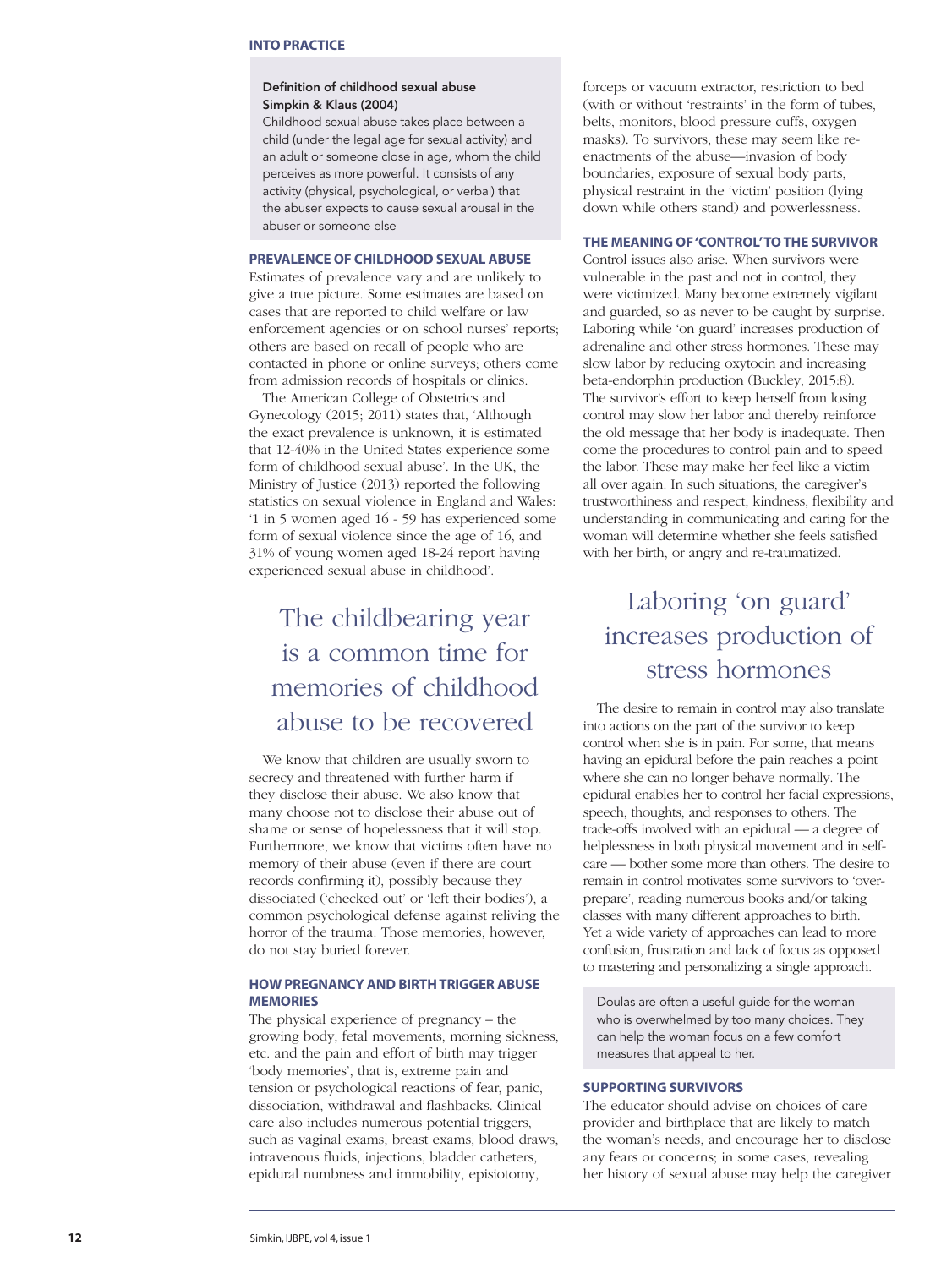understand and be more willing to tailor care to her individual needs.

The fear of losing control leads some laboring women to struggle against their contractions. Relaxation may be impossible and suggestions from well-meaning childbirth educators, doulas or staff to 'relax', 'surrender', 'yield', 'open up', 'don't fight it', may make pain worse by reminding the survivor of other times when she was told these things and was hurt.

Other suggestions, meant to reassure, such as, 'Trust your body', 'Do what your body tells you to do', are incomprehensible to the survivor whose body has been a source of anguish and betrayal. Instead, say something positive, 'That's so good! All you need to do is keep a rhythm with your breathing, moaning, movements, etc.' If she is fighting against pushing, she may need some modeling of how to push (be sure to show physiologic bearing down, not prolonged Valsalva pushing), and praise for her efforts. Criticism, such as, 'You're breathing too fast', or, 'We can hear you yelling all the way down the hall!' evokes shame and feelings of doing a bad job. Instead, use constructive suggestions, 'Follow my hand; I'm going to give you a steady rhythm. Stay with it. That's the way'. 'Let's count your breaths; keep them steady'.

## If the woman is fighting against pushing, she may need modeling of how to push

During abuse situations, survivors sometimes dissociate – 'blank out', 'split off', 'check out'. They suppress thoughts, pain and memory. They may do the same thing during labor. If they perceive their ability to dissociate as valuable in helpless situations, they will welcome dissociation during labor. If they connect dissociation with victimization, they will want to remain present and aware. There are times in labor when the caregiver needs the woman to be aware, to be able to help the process. He or she should speak firmly but kindly: 'Jane, you're having your baby now. She needs you and we all need you to be alert and to help your baby come. Will you look at me and let me show you what to do? That's right'.

### **AFTER BIRTH**

Survivors are sometimes unprepared for the new baby's demands. Being always available at the baby's beck and call may feel like abuse. Giving the baby total access to their breasts, especially if their breasts were a major target of previous abuse, may trigger resentment, guilt, and memories of childhood when they could not say no. On the other hand, they may become fiercely protective of their tiny baby, identifying with the baby's

helplessness. Some fear that they or their partner might abuse their child, just as they themselves were abused.

#### **GUIDELINES FOR THE CHILDBIRTH EDUCATOR**

Childbirth educators are not therapists, but within our limits, we can be helpful to survivors of sexual abuse, mostly by treating them with the acceptance, respect, and empathy that we should extend to any class member. Here are some suggestions:

- First and foremost, recognize that in all our classes there are probably some survivors, and that their history of sexual abuse will almost surely affect them during childbearing.
- If a class member seems hostile, nonparticipatory, or challenging, try not to become defensive, or to take it personally. Remember they have very good reason for the lack of trust and seemingly negative attitude that they are displaying. You may in some way remind them of other authority figures in their lives who misused their power.
- Recognize that some women may have preferences for their birth that you disagree with. Your job is to inform, not to indoctrinate. Once informed, the woman considers the information, along with her needs, fears, and priorities and comes up with the approach to birth that best suits her.
- Become familiar with resources and therapists in your community who can help sexual abuse survivors. Not all therapists are competent in this area. The best choice is a trauma therapist who understands pregnancy and birth. Because the impact of sexual abuse on childbearing is not widely understood by even experienced psychotherapists, the next best option would be a therapist who is open-minded and willing to learn about the unique challenges of birth for abuse survivors.
- Once you have resources for referral, mention sexual abuse in class when you are comfortable to do so, along with other situations that can interfere with labor. I bring it up when describing the emotions of labor by saying, 'Sometimes a history of sexual abuse affects pregnancy, labor, the birth, or breastfeeding. If you have been sexually abused, or if you feel quite afraid of labor or birth, I'd be glad to discuss this privately with you'. Usually, one or two women or couples in each class ask me about it. There are probably other survivors in class who choose not to talk to me for various reasons, including an absence of memory, or a desire not to deal with their experiences at the moment. They know best. Some teachers do not mention sexual abuse, but put out literature on the subject and resource lists.
- Be ready to listen respectfully and empathically if a woman discloses past sexual abuse to you.
- Present a variety of coping techniques for the contractions, without a value judgment on which